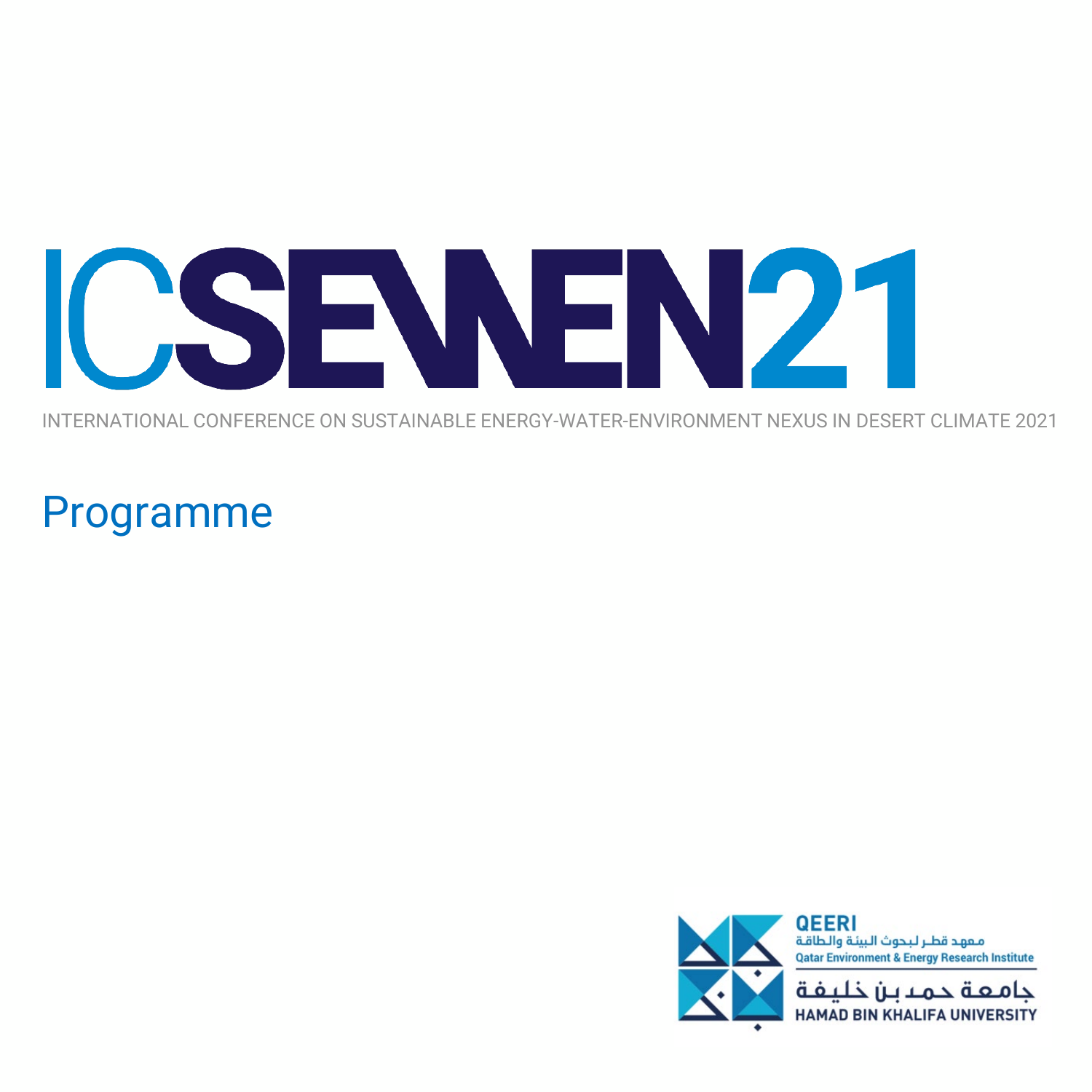**ICSENEN21** 

|       |       | AST (Arabian Standard Time, GMT+3)                                                                                                                                                                                                                                                                                                                                                                                                                                                                                                                                                                                                                                                                                                                              |
|-------|-------|-----------------------------------------------------------------------------------------------------------------------------------------------------------------------------------------------------------------------------------------------------------------------------------------------------------------------------------------------------------------------------------------------------------------------------------------------------------------------------------------------------------------------------------------------------------------------------------------------------------------------------------------------------------------------------------------------------------------------------------------------------------------|
| 09:00 | 10:00 | <b>Welcome &amp; Registration</b>                                                                                                                                                                                                                                                                                                                                                                                                                                                                                                                                                                                                                                                                                                                               |
| 10:00 | 11:15 | Opening Address: Dr. Richard O'Kennedy, Vice President, Research, Development and Innovation at Qatar<br>Foundation; and Vice President for Research, Hamad Bin Khalifa University<br>Plenary speeches:<br>• HE Abdullah Bin Hamad Al-Attiyah (Chairman of the Al-Attiyah Foundation)<br>• HE Eng. Essa Bin Hilal Al-Kuwari (President, Qatar General Electricity & Water Corporation "KAHRAMAA")<br>. HE Dr. Mohammed bin Saleh Al-Sada (Chairman of the Joint Advisory Board, Texas A&M University at Qatar)<br>Welcome Remarks: Dr. Jenny Lawler, ICSEWEN21 Chairperson, Qatar Environment and Energy Research Institute,<br>Hamad Bin Khalifa University                                                                                                    |
| 11.15 | 11:45 | Coffee Break - Sponsored by Enbat Holdings                                                                                                                                                                                                                                                                                                                                                                                                                                                                                                                                                                                                                                                                                                                      |
| 11:45 | 12:00 | Plenary Address by Dr. Marc Vermeersch, Executive Director of Qatar Environment and Energy Research Institute,<br><b>Hamad Bin Khalifa University</b>                                                                                                                                                                                                                                                                                                                                                                                                                                                                                                                                                                                                           |
| 12:00 | 12:45 | Panel Discussion: Opportunities & Challenges within the Energy-Water-Environment Nexus<br>Panelists: Mr. Fahad Hamad Al-Mohannadi (Member of the Board of Trustees for the Al-Attiyah Foundation,<br>former CEO of QEWC), Dr. Mohammad Saif Al-Kuwari (Environmental and Municipal Studies Institute,<br>Ministry of Environment and Climate Change), Eng. Ahmed Alnasr (Technical Affairs, Qatar General<br>Electricity & Water Corporation "KAHRAMAA"), Dr. Hanan Farhat (Corrosion Center, Qatar Environment<br>and Energy Research Institute, Hamad Bin Khalifa University)<br>Moderator: Dr. Richard O'Kennedy, Vice President, Research, Development and Innovation at Qatar Foundation;<br>and Vice President for Research, Hamad Bin Khalifa University |
| 12:45 | 13:30 | Panel Discussion: Food and Water Security in Arid Environments<br>Panelists: Dr. Masoud Al-Marri (Food Security Department, Ministry of Environment and Climate Change),<br>Mr. Ghanim Al-Sulaiti (Enbat Holdings), Mr. Nasser Al-Khalaf (Agrico)<br>Moderator: Mr. Nawied Jabarkhyl (Supported by Al-Attiyah Foundation)                                                                                                                                                                                                                                                                                                                                                                                                                                       |
| 13:30 | 13:40 | <b>Airborne Radar for Groundwater Mapping</b><br>Mr. Mohamed Shokry, Head of Aerospace Division, Bin Omran Trading and Telecommunications W.L.L.                                                                                                                                                                                                                                                                                                                                                                                                                                                                                                                                                                                                                |
| 13:40 | 14:30 | <b>Lunch Break</b>                                                                                                                                                                                                                                                                                                                                                                                                                                                                                                                                                                                                                                                                                                                                              |
| 14:30 | 15:30 | Panel Discussion: Smart Sustainable Cities for Desert Climate<br>Panelists: Mr. Meshal Al Shamari (Qatar Green Building Council), HE Anders Bengtcén (Ambassador of Sweden to<br>Qatar), Eng. Abdul Aziz Ahmed Al-Hammadi (Conservation & Energy Efficiency, and District Cooling,<br>Qatar General Electricity & Water Corporation "KAHRAMAA"),<br>Ms. Nihal Mohamed Al Saleh (Sustainable Cities, Qatar Foundation)<br>Moderator: Mr. Nawied Jabarkhyl (Supported by Al-Attiyah Foundation)                                                                                                                                                                                                                                                                   |
| 15:30 | 16:00 | <b>QNRF: Enabling Environmental Sustainability Research in Desert Climate</b><br>Dr. Omar F. Boukhris, Senior Manager, Energy and Environment, Qatar National Research Fund (QNRF)                                                                                                                                                                                                                                                                                                                                                                                                                                                                                                                                                                              |
| 16:00 | 16:10 | <b>Close of Conference Day 1</b>                                                                                                                                                                                                                                                                                                                                                                                                                                                                                                                                                                                                                                                                                                                                |
| 16:10 | 17:00 | <b>Networking Opportunity</b>                                                                                                                                                                                                                                                                                                                                                                                                                                                                                                                                                                                                                                                                                                                                   |

**DAY 1** – 22 November 2021 – In-Person Event, Live Streamed from Doha

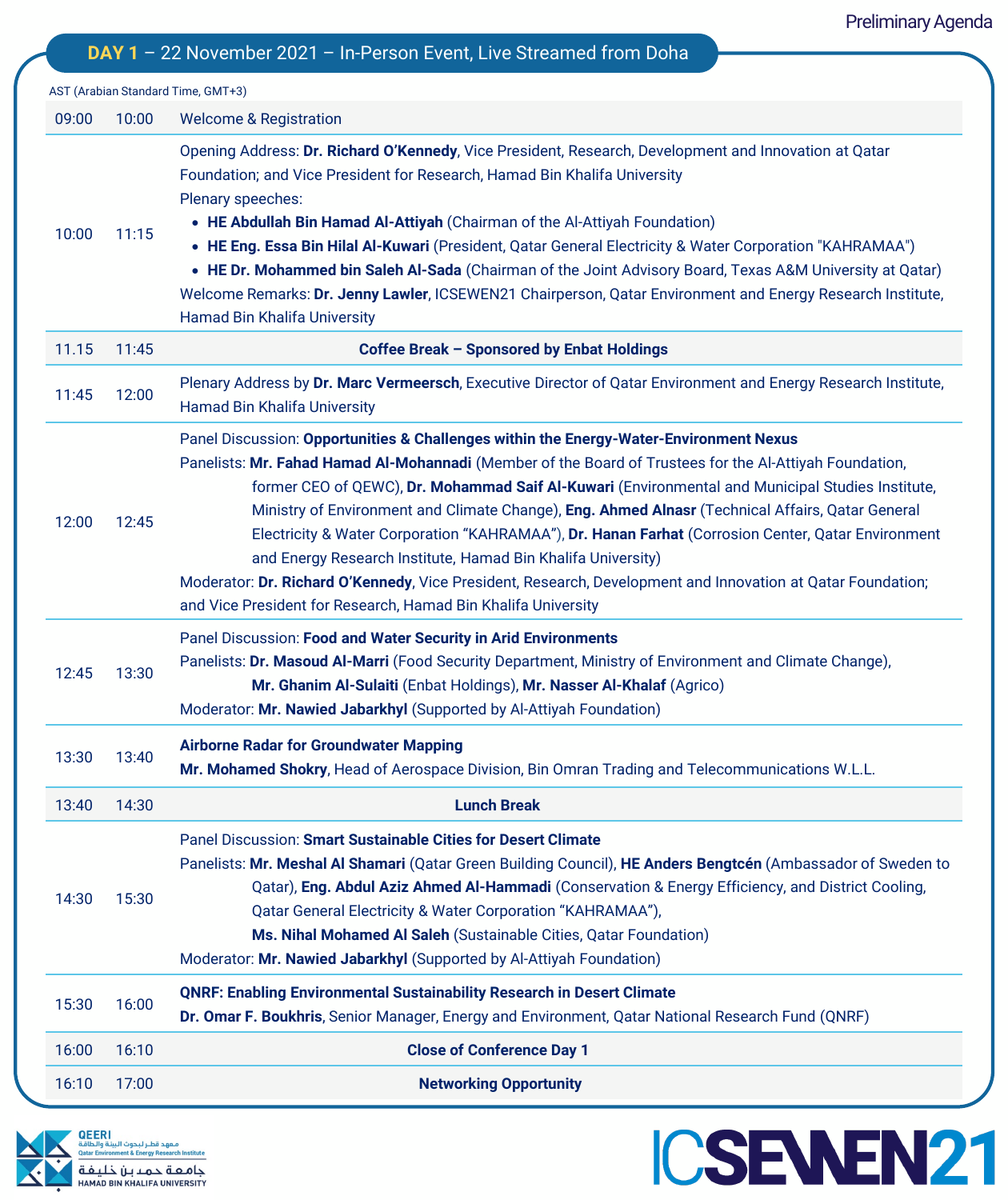## Preliminary Agenda

|              |       |                                                                                                                                                                                                                                                                                               | DAY $2 - 23$ November 2021 - Virtual Platform                                                                                                                                                     |  |                                                                                                                                                                                                |                                                         |  |  |
|--------------|-------|-----------------------------------------------------------------------------------------------------------------------------------------------------------------------------------------------------------------------------------------------------------------------------------------------|---------------------------------------------------------------------------------------------------------------------------------------------------------------------------------------------------|--|------------------------------------------------------------------------------------------------------------------------------------------------------------------------------------------------|---------------------------------------------------------|--|--|
|              |       |                                                                                                                                                                                                                                                                                               | AST (Arabian Standard Time, GMT+3)                                                                                                                                                                |  |                                                                                                                                                                                                |                                                         |  |  |
| 8:00<br>8:30 | 9:15  |                                                                                                                                                                                                                                                                                               | 8:30 Online Moderated Networking Opportunity                                                                                                                                                      |  |                                                                                                                                                                                                |                                                         |  |  |
|              |       | Plenary Address by Dr. James Chapman, Program Manager for Environmental Science, RMIT University<br>Panel Discussion: Integrated Water Resources Management (IWRM) in Arid Regions<br>With opening plenary address from Dr. Sasha Koo-Oshima, Deputy Director of Land and Water Division, FAO |                                                                                                                                                                                                   |  |                                                                                                                                                                                                |                                                         |  |  |
| 9:15         | 10:45 | Panelists: Prof. Esra Aleisa (Kuwait University), Dr. Samer Adham (Conoco Phillips),<br>Moderator: Mr. Stephen Cole (Al-Attiyah Foundation supported)                                                                                                                                         |                                                                                                                                                                                                   |  |                                                                                                                                                                                                |                                                         |  |  |
| 10:45 11:00  |       |                                                                                                                                                                                                                                                                                               |                                                                                                                                                                                                   |  | <b>Coffee Break</b>                                                                                                                                                                            |                                                         |  |  |
|              |       |                                                                                                                                                                                                                                                                                               | <b>Sustainable and Smart Building Technologies and</b><br>11:00 13:00 Energy Solutions<br>Chairs: Dr. Ameni Boumaiza, Dr. Sertac Bayhan                                                           |  | <b>Wastewater Management</b><br>Chairs: Dr. Oluwaseun Ogunbiyi, Dr. Zhaoyang Liu                                                                                                               |                                                         |  |  |
| 11:00 11:40  |       |                                                                                                                                                                                                                                                                                               | Keynote: Prof. Dragan Boscovic - School of Computing<br>and Augmented Intelligence, Arizona State Univ., USA<br>Title: Smart Buildings and IoT on a joint mission to enable<br>carbon neutrality  |  | Keynote: Prof. Rong Wang, Nanyang Technological<br>University, Singapore<br>Title: Development of low-pressure reverse osmosis (RO)<br>hollow fiber membranes for energy efficient water reuse |                                                         |  |  |
| 11:40 12:00  |       |                                                                                                                                                                                                                                                                                               | <b>Bernd Heithorst et al., Reduced CO<sub>2</sub> Footprint of Buildings</b><br>in Agro-Industrial Communities in Qatar with Improved<br><b>Insulation Standards and Solar Cooling</b>            |  | Mashael Al-Maas et al., Developing a Protocol to Evaluate<br>Membrane Filtration for Oil-Water Separation;                                                                                     |                                                         |  |  |
| 12:00 12:20  |       |                                                                                                                                                                                                                                                                                               | Namra Mir et al., Life Cycle Assessment of construction<br>and demolition waste-based geopolymers suited for use<br>in 3-dimensional additive manufacturing                                       |  | Sabah Mariyam et al., Biochar and energy production using<br>biosludge from gas-to-liquids process water treatment                                                                             |                                                         |  |  |
| 12:20 12:40  |       |                                                                                                                                                                                                                                                                                               | Keynote: Mr. Scott Hinson, CTO at Pecan Street, USA<br>Title: Sustainable Energy Solutions,                                                                                                       |  | Zhaoyang Liu et al, Development of oil/water separation<br>technologies                                                                                                                        |                                                         |  |  |
| 12:40 13:00  |       | <b>Systems</b>                                                                                                                                                                                                                                                                                | <b>Big Data and Decision Making for Residential Energy</b>                                                                                                                                        |  | Saad Jasim, The Significance of the Reuse of Treated<br>Sewage Effluent (TSE) for Agricultural and Industrial<br>Applications in the GCC Region                                                |                                                         |  |  |
| 13:00 13:30  |       |                                                                                                                                                                                                                                                                                               |                                                                                                                                                                                                   |  | <b>Lunch Break</b>                                                                                                                                                                             |                                                         |  |  |
| 13:30 15:30  |       |                                                                                                                                                                                                                                                                                               | <b>Climate Change Policy in the GCC</b><br>Chair: Dr. Marcello Contestabile, Dr. Sa'd Shannak                                                                                                     |  | <b>Novel materials for Environmental Applications (1)</b><br>Chairs: Dr. Fadwa El Mellouhi, Dr. Viktor Kochkodan                                                                               |                                                         |  |  |
| 13:30 13:50  |       |                                                                                                                                                                                                                                                                                               | Keynote: Dr. Bassam Fattouh, Oxford Institute for<br>Energy Studies, UK<br>Title: Climate Change, the Energy Transition, and GCC<br>Oil and Gas Exporters' Adaptation Strategies                  |  | Keynote: Prof. Mike Zaworotko, University of Limerick, Ireland<br>Title: Why Crystals Will Save the World?                                                                                     | <b>Sustainable</b><br><b>Petrochemical</b><br>Industry* |  |  |
| 13:50 14:10  |       |                                                                                                                                                                                                                                                                                               | Alaa Qassabi, Qatar energy transition; parametrising<br>possible options                                                                                                                          |  |                                                                                                                                                                                                |                                                         |  |  |
| 14:10 14:30  |       |                                                                                                                                                                                                                                                                                               | Marcelo Neuman, Cleaner Energy Generation and their<br>opportunities for Industrial Development                                                                                                   |  | Sherzod Madrahimov, Bridging homogeneous and<br>heterogeneous catalysis through MOF support platforms and<br>other efforts to obtain new class of highly active recyclable<br>catalysts        | <b>Workshop</b><br>Part 1                               |  |  |
| 14:30 14:50  |       |                                                                                                                                                                                                                                                                                               | Radia Sedaoui, Enabling the just and inclusive energy<br>transition in the GCC region                                                                                                             |  | Aliya Banu et al., Ni promoted catalysts supported over<br>halloysite clay for dry reforming of methane                                                                                        |                                                         |  |  |
| 14:50 15:10  |       |                                                                                                                                                                                                                                                                                               | Afzal Subedar et al., My Carbon Footprint: Raising<br>Awareness among Employees & Community for<br>Behavior Change to Reduce the Carbon Footprint in<br>the State of Qatar                        |  | Reema Alasfar et al., Modeling and Experimental Investigation<br>of Polymeric Membranes                                                                                                        |                                                         |  |  |
| 15:10 15:30  |       |                                                                                                                                                                                                                                                                                               | Laurent A. Lambert, Unsupported climate ambitions:<br>The lack of requests from the Gulf Cooperation<br>Council countries and the broader Arab region to<br>multilateral climate finance vehicles |  | 15:20<br><b>Coffee Break</b>                                                                                                                                                                   |                                                         |  |  |
|              |       |                                                                                                                                                                                                                                                                                               | <b>New Sustainability Paradigms and Frameworks</b><br>15:20 17:00 Chairs: Dr. Annamaria Mazzoni,<br><b>Dr. Marcello Contestabile</b>                                                              |  | <b>Novel Materials for Environmental Applications (2)</b><br>Chairs: Dr. Fadwa El Mellouhi, Dr. Viktor Kochkodan                                                                               |                                                         |  |  |
| 15:20 15:40  |       | <b>Italy</b>                                                                                                                                                                                                                                                                                  | Keynote: Prof. Silvana Dalmazzone, University of Turin,                                                                                                                                           |  | Hanane Boumeriame et al., Novel 2D/2D NiCeAl-LDH/g-C3N4<br>heterostructures for visible-light-driven photocatalytic<br>hydrogen production                                                     |                                                         |  |  |
| 15:40 16:00  |       |                                                                                                                                                                                                                                                                                               | Title: Revisiting sustainability paradigms for a global<br>ecological transition                                                                                                                  |  | Ahmed Badreldin et al., Tailoring Enhanced Alkaline and Neutral<br>pH Saline Water Oxidation Through Early Transition Metal and<br>S,B-Codoped CoFe Oxyhydroxides                              |                                                         |  |  |
| 16:00 16:20  |       | Approach                                                                                                                                                                                                                                                                                      | Hamzeh Tabar Jafar et al., Developing an Optimal<br>Framework for Sustainable Power Supply Chain based<br>on Energy-Water--Environment-Food Nexus (EWEFN)                                         |  | Yehia Manawi et al., Novel High Performance Ceramic<br>Membrane for Wastewater Treatment: Phosphate and Oil<br>Removal                                                                         |                                                         |  |  |
| 16:20 16:40  |       | Paradigm                                                                                                                                                                                                                                                                                      | Sima Hamadeh, The role of youth to improve<br>community literacy about the 17 SDGs: A realistic<br>approach to construct a Futuristic Change-Maker                                                |  | Piumie Rajapaksha et al., Nanofunctionalised graphene oxide<br>hybridised electrospun membrane filters for removing<br>pathogens and contaminants of water                                     |                                                         |  |  |
| 16:40 17:00  |       |                                                                                                                                                                                                                                                                                               | Crésus Hammer Kodongo Ndrou et al., Improving<br>water access in rural and peri urban area through<br>Multi village approach- A case of the Bimbo<br>Municipality (Central African Republic)      |  | Belghiti Mohamed, The study of partially coated ZnO for highly<br>efficient photocatalytic degradation of pharmaceutical<br>pollutants                                                         |                                                         |  |  |
| 17:00 17:30  |       |                                                                                                                                                                                                                                                                                               |                                                                                                                                                                                                   |  | <b>Exhibition &amp; Networking</b>                                                                                                                                                             |                                                         |  |  |



See detailed program in the "Program/Petrochemical sustainable industry" section of the ICSEWEN21 website or click the link in the above agenda\*<br><u><https://www.hbku.edu.qa/en/qeeri/ICSEWEN21></u>

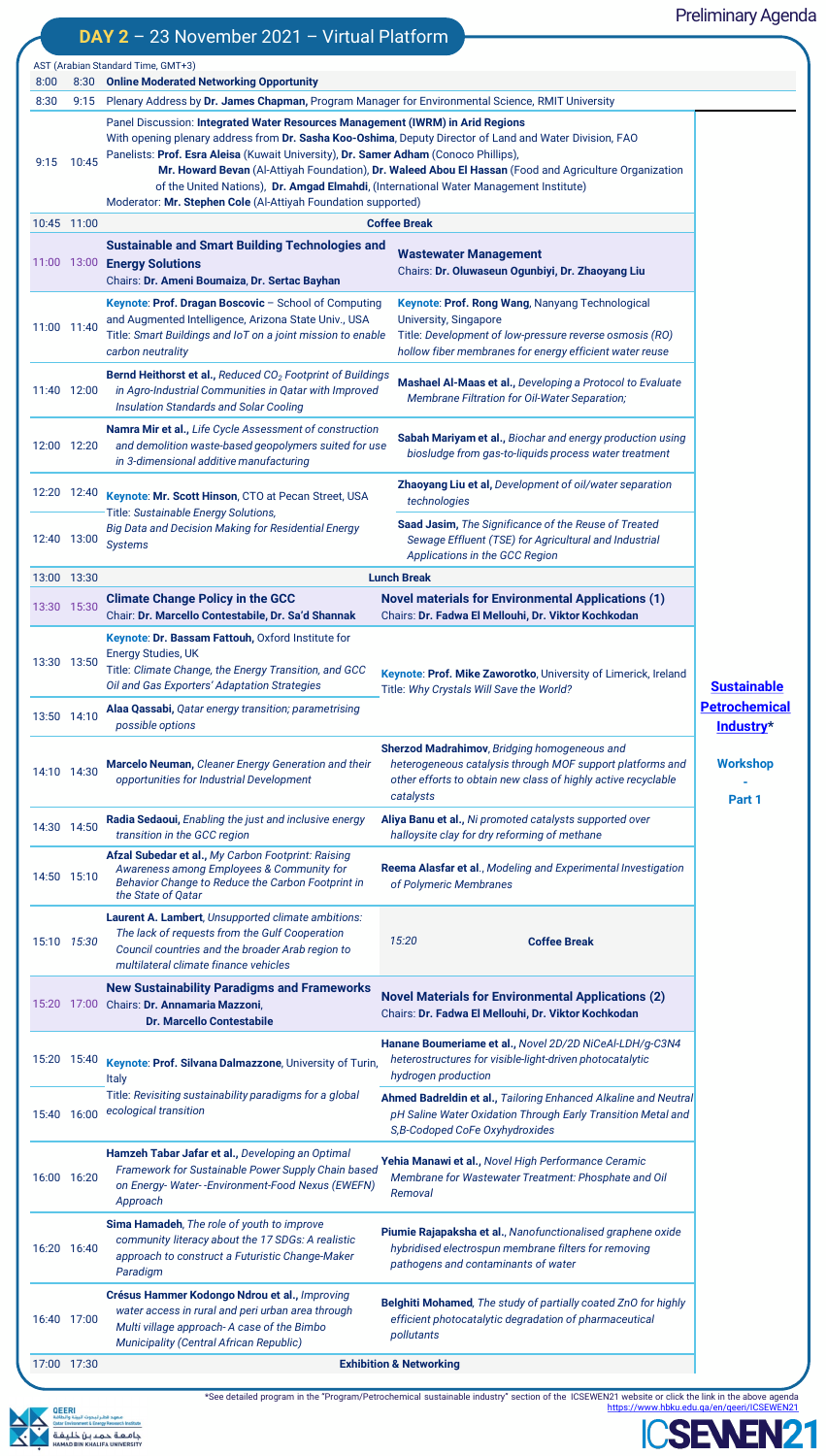## Preliminary Agenda

| 8:30           | <b>Online Moderated Networking Opportunity</b>                                                                                                                                                                                                                                                                                                                           |                                                                                                                                       |                                                                                                                                                                                                                                                                                                                                                                                                                                                                  |                                                                                                                                                                                                                                                                                                                                                                                                                                                                                                                                                                                                                                                                                                                                                                                                                                                                                                 |                                                                                                                                                                                                                                                                                                                                                                                                                                                                                                                                                           |                                                                                                                                                                                                                                                                                                                                                                                                                                                                                                                                                                                                                                         |  |  |
|----------------|--------------------------------------------------------------------------------------------------------------------------------------------------------------------------------------------------------------------------------------------------------------------------------------------------------------------------------------------------------------------------|---------------------------------------------------------------------------------------------------------------------------------------|------------------------------------------------------------------------------------------------------------------------------------------------------------------------------------------------------------------------------------------------------------------------------------------------------------------------------------------------------------------------------------------------------------------------------------------------------------------|-------------------------------------------------------------------------------------------------------------------------------------------------------------------------------------------------------------------------------------------------------------------------------------------------------------------------------------------------------------------------------------------------------------------------------------------------------------------------------------------------------------------------------------------------------------------------------------------------------------------------------------------------------------------------------------------------------------------------------------------------------------------------------------------------------------------------------------------------------------------------------------------------|-----------------------------------------------------------------------------------------------------------------------------------------------------------------------------------------------------------------------------------------------------------------------------------------------------------------------------------------------------------------------------------------------------------------------------------------------------------------------------------------------------------------------------------------------------------|-----------------------------------------------------------------------------------------------------------------------------------------------------------------------------------------------------------------------------------------------------------------------------------------------------------------------------------------------------------------------------------------------------------------------------------------------------------------------------------------------------------------------------------------------------------------------------------------------------------------------------------------|--|--|
| 9:15           | Plenary presentation: HE Sh. Dr. Mohammad AI Thani, Director of Public Health Department, Ministry of Public Health (MOPH)                                                                                                                                                                                                                                               |                                                                                                                                       |                                                                                                                                                                                                                                                                                                                                                                                                                                                                  |                                                                                                                                                                                                                                                                                                                                                                                                                                                                                                                                                                                                                                                                                                                                                                                                                                                                                                 |                                                                                                                                                                                                                                                                                                                                                                                                                                                                                                                                                           |                                                                                                                                                                                                                                                                                                                                                                                                                                                                                                                                                                                                                                         |  |  |
| 10:15          | Panel Discussion: Environmental Sustainability and Public Health Implications<br>Panelists: Eng. Rashid Al-Rahimi (Qatar Scientific Club), Dr. Roberto Bertollini (Ministry of Public Health),<br>Prof. Christine Loscher (Dublin City University), Dr. Rami Alfarra (QEERI), Dr. Hend Mansoor (HBKU)<br>Moderator: Mr. Axel Threlfall (Al-Attiyah Foundation supported) |                                                                                                                                       |                                                                                                                                                                                                                                                                                                                                                                                                                                                                  |                                                                                                                                                                                                                                                                                                                                                                                                                                                                                                                                                                                                                                                                                                                                                                                                                                                                                                 |                                                                                                                                                                                                                                                                                                                                                                                                                                                                                                                                                           |                                                                                                                                                                                                                                                                                                                                                                                                                                                                                                                                                                                                                                         |  |  |
| 10:30          |                                                                                                                                                                                                                                                                                                                                                                          |                                                                                                                                       |                                                                                                                                                                                                                                                                                                                                                                                                                                                                  |                                                                                                                                                                                                                                                                                                                                                                                                                                                                                                                                                                                                                                                                                                                                                                                                                                                                                                 |                                                                                                                                                                                                                                                                                                                                                                                                                                                                                                                                                           |                                                                                                                                                                                                                                                                                                                                                                                                                                                                                                                                                                                                                                         |  |  |
| 12:30          | <b>Desalination</b><br>Dr. Deema Al Masri                                                                                                                                                                                                                                                                                                                                |                                                                                                                                       |                                                                                                                                                                                                                                                                                                                                                                                                                                                                  |                                                                                                                                                                                                                                                                                                                                                                                                                                                                                                                                                                                                                                                                                                                                                                                                                                                                                                 |                                                                                                                                                                                                                                                                                                                                                                                                                                                                                                                                                           |                                                                                                                                                                                                                                                                                                                                                                                                                                                                                                                                                                                                                                         |  |  |
| 10:50          | Keynote: Mr. Friedrich Alt,<br><b>Desalination Technology Research</b><br>Institute - Seawater Conversion<br>Corporation (SWCC), KSA<br><b>Title: Desalination technology</b><br>development: trend and innovation                                                                                                                                                       |                                                                                                                                       |                                                                                                                                                                                                                                                                                                                                                                                                                                                                  | Shell Pearl GTL, Qatar                                                                                                                                                                                                                                                                                                                                                                                                                                                                                                                                                                                                                                                                                                                                                                                                                                                                          |                                                                                                                                                                                                                                                                                                                                                                                                                                                                                                                                                           |                                                                                                                                                                                                                                                                                                                                                                                                                                                                                                                                                                                                                                         |  |  |
| 11:10          | <b>Desalination &amp; Cooling Using</b><br><b>Cycle: A Patented Process</b>                                                                                                                                                                                                                                                                                              |                                                                                                                                       |                                                                                                                                                                                                                                                                                                                                                                                                                                                                  |                                                                                                                                                                                                                                                                                                                                                                                                                                                                                                                                                                                                                                                                                                                                                                                                                                                                                                 |                                                                                                                                                                                                                                                                                                                                                                                                                                                                                                                                                           |                                                                                                                                                                                                                                                                                                                                                                                                                                                                                                                                                                                                                                         |  |  |
| 11:30          | Markus Spinnler et al., DesalChiller -<br><b>Bifunctional Vapor Compression</b><br><b>Cycle for Simultaneous District</b><br><b>Cooling and Seawater Desalination</b>                                                                                                                                                                                                    |                                                                                                                                       | Presence of CO <sub>2</sub>                                                                                                                                                                                                                                                                                                                                                                                                                                      |                                                                                                                                                                                                                                                                                                                                                                                                                                                                                                                                                                                                                                                                                                                                                                                                                                                                                                 |                                                                                                                                                                                                                                                                                                                                                                                                                                                                                                                                                           |                                                                                                                                                                                                                                                                                                                                                                                                                                                                                                                                                                                                                                         |  |  |
| 11:50          | Hammad Tahir et al., Performance<br>Assessment of Low-Temperature<br>at Higher Top Brine Temperature                                                                                                                                                                                                                                                                     |                                                                                                                                       |                                                                                                                                                                                                                                                                                                                                                                                                                                                                  |                                                                                                                                                                                                                                                                                                                                                                                                                                                                                                                                                                                                                                                                                                                                                                                                                                                                                                 |                                                                                                                                                                                                                                                                                                                                                                                                                                                                                                                                                           |                                                                                                                                                                                                                                                                                                                                                                                                                                                                                                                                                                                                                                         |  |  |
| 12:10          | Esra Aleisa et al., Assessing the<br><b>Impact of Seawater Desalination</b><br>Using Life Cycle Assessment: The<br>case of Kuwait                                                                                                                                                                                                                                        |                                                                                                                                       | <b>Temperatures</b>                                                                                                                                                                                                                                                                                                                                                                                                                                              |                                                                                                                                                                                                                                                                                                                                                                                                                                                                                                                                                                                                                                                                                                                                                                                                                                                                                                 |                                                                                                                                                                                                                                                                                                                                                                                                                                                                                                                                                           | <b>Sustainable</b><br><b>Petrochemical</b>                                                                                                                                                                                                                                                                                                                                                                                                                                                                                                                                                                                              |  |  |
| 12:30          | Jasir Jawad et al., Pilot Testing of a<br><b>High Performance Antiscalant for</b><br><b>Advanced MED Desalination Plant</b>                                                                                                                                                                                                                                              | Qatar                                                                                                                                 |                                                                                                                                                                                                                                                                                                                                                                                                                                                                  | Aiyad Gannan, Gas Turbine Burner<br>Repair & Design Improvement<br><b>Using Additive Manufacturing</b><br><b>Techniques</b>                                                                                                                                                                                                                                                                                                                                                                                                                                                                                                                                                                                                                                                                                                                                                                     |                                                                                                                                                                                                                                                                                                                                                                                                                                                                                                                                                           | Industry*<br><b>Workshop</b>                                                                                                                                                                                                                                                                                                                                                                                                                                                                                                                                                                                                            |  |  |
| 12:50          |                                                                                                                                                                                                                                                                                                                                                                          |                                                                                                                                       |                                                                                                                                                                                                                                                                                                                                                                                                                                                                  | Part 2                                                                                                                                                                                                                                                                                                                                                                                                                                                                                                                                                                                                                                                                                                                                                                                                                                                                                          |                                                                                                                                                                                                                                                                                                                                                                                                                                                                                                                                                           |                                                                                                                                                                                                                                                                                                                                                                                                                                                                                                                                                                                                                                         |  |  |
| 13:00          |                                                                                                                                                                                                                                                                                                                                                                          |                                                                                                                                       |                                                                                                                                                                                                                                                                                                                                                                                                                                                                  |                                                                                                                                                                                                                                                                                                                                                                                                                                                                                                                                                                                                                                                                                                                                                                                                                                                                                                 |                                                                                                                                                                                                                                                                                                                                                                                                                                                                                                                                                           |                                                                                                                                                                                                                                                                                                                                                                                                                                                                                                                                                                                                                                         |  |  |
| 15:20          | <b>Power Systems and Smart Grids</b>                                                                                                                                                                                                                                                                                                                                     |                                                                                                                                       | Infrastructure (2)<br><b>Dr. Prince Kumar</b>                                                                                                                                                                                                                                                                                                                                                                                                                    |                                                                                                                                                                                                                                                                                                                                                                                                                                                                                                                                                                                                                                                                                                                                                                                                                                                                                                 |                                                                                                                                                                                                                                                                                                                                                                                                                                                                                                                                                           |                                                                                                                                                                                                                                                                                                                                                                                                                                                                                                                                                                                                                                         |  |  |
| 13:20          | Mohd Khairun Nizam Mohd Sarmin,                                                                                                                                                                                                                                                                                                                                          |                                                                                                                                       |                                                                                                                                                                                                                                                                                                                                                                                                                                                                  |                                                                                                                                                                                                                                                                                                                                                                                                                                                                                                                                                                                                                                                                                                                                                                                                                                                                                                 |                                                                                                                                                                                                                                                                                                                                                                                                                                                                                                                                                           |                                                                                                                                                                                                                                                                                                                                                                                                                                                                                                                                                                                                                                         |  |  |
| 13:40          | Renewable Energy in Qatar                                                                                                                                                                                                                                                                                                                                                |                                                                                                                                       | <b>Enhance Material Durability</b>                                                                                                                                                                                                                                                                                                                                                                                                                               |                                                                                                                                                                                                                                                                                                                                                                                                                                                                                                                                                                                                                                                                                                                                                                                                                                                                                                 |                                                                                                                                                                                                                                                                                                                                                                                                                                                                                                                                                           |                                                                                                                                                                                                                                                                                                                                                                                                                                                                                                                                                                                                                                         |  |  |
| 14:00          | Samah Hashim, Performance analysis of a 5 kW<br>PV grid connected system in Khartoum                                                                                                                                                                                                                                                                                     |                                                                                                                                       |                                                                                                                                                                                                                                                                                                                                                                                                                                                                  |                                                                                                                                                                                                                                                                                                                                                                                                                                                                                                                                                                                                                                                                                                                                                                                                                                                                                                 |                                                                                                                                                                                                                                                                                                                                                                                                                                                                                                                                                           |                                                                                                                                                                                                                                                                                                                                                                                                                                                                                                                                                                                                                                         |  |  |
| 14:20          | Keynote: Prof. Dr Saifur Rahman, Joseph Loring<br>Professor, Virginia Tech, USA                                                                                                                                                                                                                                                                                          |                                                                                                                                       |                                                                                                                                                                                                                                                                                                                                                                                                                                                                  |                                                                                                                                                                                                                                                                                                                                                                                                                                                                                                                                                                                                                                                                                                                                                                                                                                                                                                 |                                                                                                                                                                                                                                                                                                                                                                                                                                                                                                                                                           |                                                                                                                                                                                                                                                                                                                                                                                                                                                                                                                                                                                                                                         |  |  |
| 14:40          | integration of renewables                                                                                                                                                                                                                                                                                                                                                |                                                                                                                                       | Jafla Thekke Keloth et al., Analysis of Sustainability<br>Aspects Of Facade Systems Using BIM: A Case                                                                                                                                                                                                                                                                                                                                                            |                                                                                                                                                                                                                                                                                                                                                                                                                                                                                                                                                                                                                                                                                                                                                                                                                                                                                                 |                                                                                                                                                                                                                                                                                                                                                                                                                                                                                                                                                           |                                                                                                                                                                                                                                                                                                                                                                                                                                                                                                                                                                                                                                         |  |  |
|                | Electrified Transportation and Autonomous E-                                                                                                                                                                                                                                                                                                                             |                                                                                                                                       | Redhwan Mohammed et al., Preliminary Study on<br>Adopting Sustainable Materials in The Construction<br><b>Industry At Qatar</b>                                                                                                                                                                                                                                                                                                                                  |                                                                                                                                                                                                                                                                                                                                                                                                                                                                                                                                                                                                                                                                                                                                                                                                                                                                                                 |                                                                                                                                                                                                                                                                                                                                                                                                                                                                                                                                                           |                                                                                                                                                                                                                                                                                                                                                                                                                                                                                                                                                                                                                                         |  |  |
|                |                                                                                                                                                                                                                                                                                                                                                                          |                                                                                                                                       |                                                                                                                                                                                                                                                                                                                                                                                                                                                                  |                                                                                                                                                                                                                                                                                                                                                                                                                                                                                                                                                                                                                                                                                                                                                                                                                                                                                                 |                                                                                                                                                                                                                                                                                                                                                                                                                                                                                                                                                           |                                                                                                                                                                                                                                                                                                                                                                                                                                                                                                                                                                                                                                         |  |  |
| 15:20          | mobility                                                                                                                                                                                                                                                                                                                                                                 |                                                                                                                                       |                                                                                                                                                                                                                                                                                                                                                                                                                                                                  |                                                                                                                                                                                                                                                                                                                                                                                                                                                                                                                                                                                                                                                                                                                                                                                                                                                                                                 |                                                                                                                                                                                                                                                                                                                                                                                                                                                                                                                                                           |                                                                                                                                                                                                                                                                                                                                                                                                                                                                                                                                                                                                                                         |  |  |
| 15:45<br>16:45 |                                                                                                                                                                                                                                                                                                                                                                          |                                                                                                                                       | <b>Coffee Break</b><br><b>Student and Early-Stage Researcher Showcase and Competition Finals</b>                                                                                                                                                                                                                                                                                                                                                                 |                                                                                                                                                                                                                                                                                                                                                                                                                                                                                                                                                                                                                                                                                                                                                                                                                                                                                                 |                                                                                                                                                                                                                                                                                                                                                                                                                                                                                                                                                           |                                                                                                                                                                                                                                                                                                                                                                                                                                                                                                                                                                                                                                         |  |  |
|                |                                                                                                                                                                                                                                                                                                                                                                          | AST (Arabian Standard Time, GMT+3)<br>Chairs: Dr. Abdelnasser Mabrook,<br>Hassan Abdulrahim et al.,<br>15:00 Tech. University, Canada | Innovative Dual Absorber Absorption<br><b>Multi-Effect Desalination (MED) Unit</b><br>and Transportation Electrification<br>Chairs: Dr. Mohd Zamri, Dr. Sertac Bayhan<br>Implementation of a Novel PMU-Based EMS<br>System for TNB Wide-Area Intelligent System;<br>Residential households trading market of<br>Title: Role of smart grid in facilitating the<br>Keynote: Prof. Dr Sheldon S. Williamson, Ontario<br>Title: Smart Fast Charging Technologies for | DAY $3 - 24$ November 2021 - Virtual Platform<br><b>Coffee Break</b><br><b>Public Health Impacts of</b><br><b>Environmental Pollution</b><br>Chairs: Dr. Azhar Siddique,<br>Dr. Kashif Rasool,<br><b>Dr. Khaled Mahmood</b><br>Washington University Milken Institute<br>School of Public Health, USA<br>Title: Climate change, air pollution, and<br>public health: from science to policy<br>Essa Saad Al-Kuwari et al., Drone<br>sunshade<br>Hossein Shahbazi, Comprehensive air<br>pollution forecasting system<br>Mohammed Rami Alfarra et al., Initial<br><b>Matter Characteristics in the Greater</b><br>Doha Area<br>Shaimaa El-Malah et al., COVID-19<br>Monitoring and Surveillance using<br>Wastewater-based Epidemiology in<br><b>Omar Al-Zoubi, Ultraviolet Radiation</b><br><b>Scale Resonance Frequencies</b><br><b>Break</b><br>Nassma Mohandes et al., A Multi-Agent model for | insights into Air Quality and Particulate<br>Interaction with COVID-19 Virus: Nano-<br><b>Sustainability of Urban and Industrial</b><br>Chairs: Dr. Hanan A. Farhat, Mr. Mohammad Tariq,<br>Keynote: Mr. Ibrahim Ali Muzghi, QLGC<br>Title: Advancement in Corrosion Management to<br>Mohammed S. Al-Kuwari et al., Environmental<br><b>Benefits Recycled Aggregate</b><br>Adel Djellali et al., Environmental Risk Limitation of<br><b>Swelling Materials with Portland Cement: Case</b><br>Study Tebessa City (Algeria)<br>Study For Lusail Plaza Tower | <b>Sustainability of Urban and</b><br>Industrial Infrastructure (1)<br>Chairs: Dr. Hanan A. Farhat,<br>Mr. Mohammad Tariq,<br><b>Dr. Prince Kumar</b><br>Keynote: Prof. Susan Anenberg, George<br>Keynote: Dr. Nicholas Laycock,<br>Title: Corrosion Challenges for<br><b>Stainless Steels in Hot Climates</b><br>Francisco Vouilloz et al., Corrosion<br>of DNV450 Pipeline Steel Under<br><b>Hydrodynamic Conditions in</b><br>Arin Shahmoradian, Insulative<br>Coatings - Fit for Purpose<br>Qing Cao et al., On the Systematic<br><b>Evaluation of An Epoxy Coating</b><br>for CUI Mitigation at Elevated<br>Qatar Culture Session* |  |  |

\*See detailed program in the "Program/Culture Event" and "Program/Petrochemical sustainable industry" section of the ICSEWEN21 website or click the link in the above agenda <https://www.hbku.edu.qa/en/qeeri/ICSEWEN21>